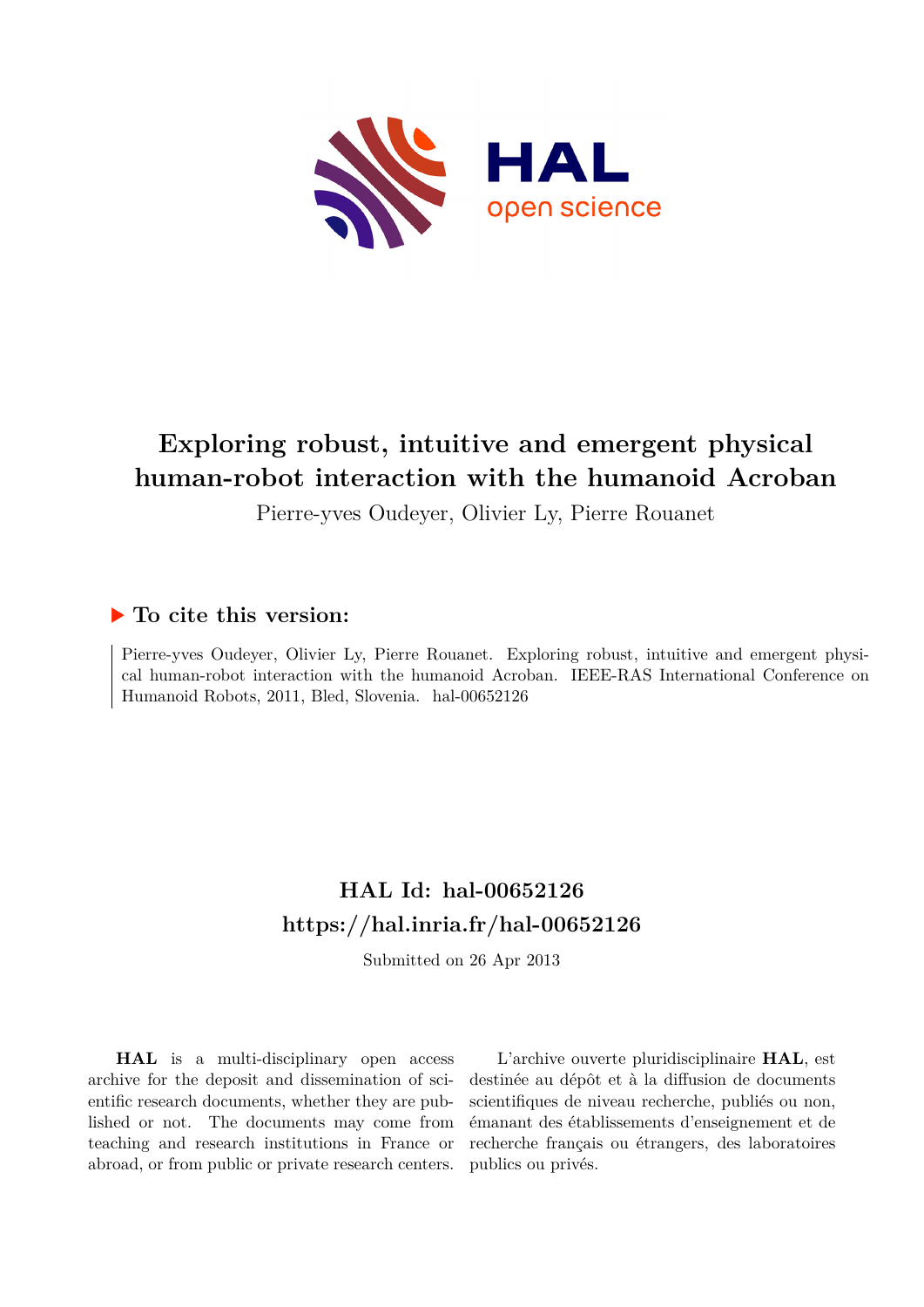# Exploring robust, intuitive and emergent physical human-robot interaction with the humanoid robot Acroban

Pierre-Yves Oudeyer INRIA, France

Olivier Ly INRIA/University of Bordeaux, France Pierre Rouanet INRIA, France

*Abstract*—We present how a humanoid robot, called Acroban, allows whole-body robust, natural and intuitive physical interaction with both adults and children. These physical human-robot interaction are made possible through the combination of several properties of Acroban: 1) it is whole-body compliant thanks to variable impedance control and also thanks to the use of elastics and springs; 2) it has a bio-inspired vertebral column allowing more flexibility in postural and equilibrium control; 3) it is lightweight; 4) it has simple low-level controllers that leverage the first three properties. Moreover, the capabilities for physical humanrobot interaction that we show are not using a model of the human, and in this sense are "model free": 1) the capability of the robot to keep its equilibrium while being manipulated or pushed by humans is a result of the intrinsic capability of the whole body to absorb unpredicted external perturbations; 2) the capability of leading Acroban by the hand is an emergent human-robot interface made possible by the self-organizing properties of the body and its low-level controllers and was observed a posteriori only after the robot was conceived and without any initial plan to make this possible. Finally, an originality of Acroban is that is is made with relatively low-cost components which lack of precision is counterbalanced with the robustness due to global geometry and compliance.

## I. INTRODUCTION

Personal robots, used for physical, cognitive or social assistance, as well as for entertainment, are predicted to arrive massively in our homes in coming decades. Yet, before this vision becomes a reality, many important challenges need to be addressed. Among them, safe and intuitive physical interaction is essential. Who could imagine an assistive robot which should not be touched? Physical assistance obviously implies physical contact. As far as cognitive or social assistance is concerned, how could a personal robot be accepted if children around would be permanently forbidden to approach it, give it a tap in the back, or shoot a foot ball at it? Yet, at the exception of simple single task robots such as vaccum cleaners or entertainment toy robots such as the Sony AIBO, many existing robots do not permit physical interaction, often risking to harm the human and/or the robot due to the combination of their weight, fragility and power. This is particularly the case for humanoid robots, complex enough for achieving useful complex and diverse motor tasks, but so far mostly lacking the capabilities to be at the same time robust to unknown external perturbations (e.g. Honda's ASIMO [\[1\]](#page-7-0), HRP-4 [\[2\]](#page-7-1) or Aldebaran Robotics' Nao), lighweight, affordable, and both intuitive and playful to interact with.

In this article, we study how a novel humanoid platform, called Acroban (see [\[3\]](#page-7-2), [\[4\]](#page-8-0)), addresses those challenges and opens new possibilities for rich, robust, intuitive and even playful compliant human-humanoid physical interaction. To our knowledge, Acroban may be the first light-weight lowcost humanoid robot allowing compliant full-body physical interaction, with human children in particular (see figure [1\)](#page-2-0), capable of robust dynamic balancing and walking in the face of potentially large unknown external perturbations. Heavily relying on the use of adequate materials and morphology, as well as on the concept of morphological computation [\[5\]](#page-8-1), [\[6\]](#page-8-2), Acroban is not only robust and safe to external perturbations, but its natural dynamics spontaneously generates emergent analogic interfaces such as one allowing to drive it by the hand, like we are used to do with a little child. Those various properties of Acroban are the result of combining several features:

- Bio-inspired vertebral column and morphology: In contrast with most humanoid robots which have a rigid "box" in place of the torso, Acroban has a multiarticulated vertebral column inspired by human morphology [\[7\]](#page-8-3). It has been shown that the human vertebral column is essential for keeping one own's balance, in particular during dynamic walking [\[7\]](#page-8-3). Likewise, we argue that a vertebral column opens stimulating possibilies in humanoid robotics;
- Full-body compliance: Both the actuators and the very structure of Acroban are highly compliant, i.e. they can be made to bend smoothly when external forces are applied to them and absord them. In particular, motors are controlled in variable impedance [\[8\]](#page-8-4), [\[9\]](#page-8-5);
- Light-weightedness and the possibility to acquire online new movements: Designing robot movements is an extremely difficult task, especially when it comes to dynamic motor primitives for balancing, walking and human-robot interaction, due to the complexity of physics and unpredictability of humans. One possible approach is to use very high-technology actuators and structures allowing such a precision and determinism that it becomes possible to make analytical mathematical models and simulations of the robot's physics and derive theoretically controllers [\[2\]](#page-7-1), [\[10\]](#page-8-6). Yet, this entails using very expensive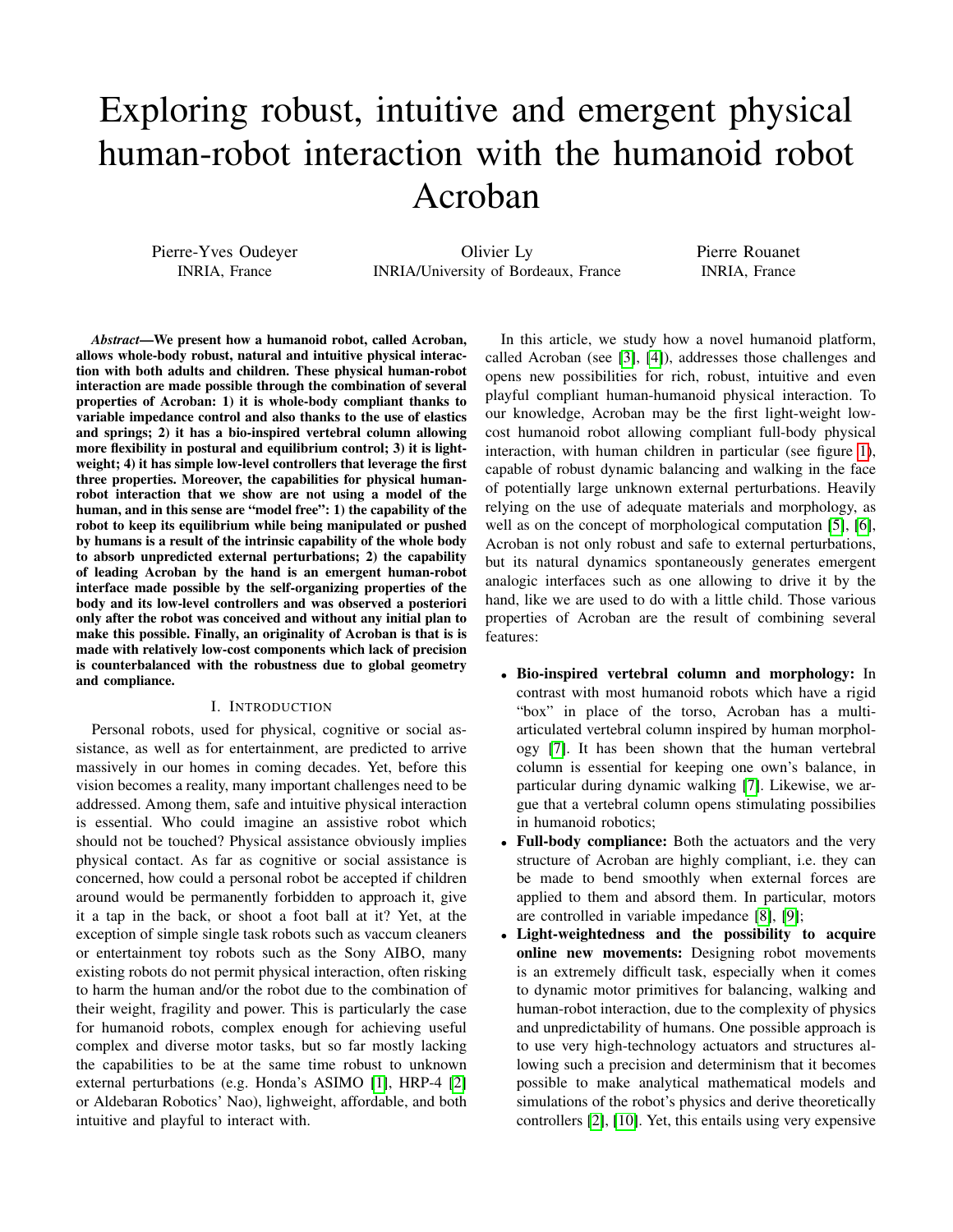and typically rather large, heavy and fragile actuators which prevent both to perform advanced experimental evaluations with humans (which is problematic to assess the robustness and safety of the robot under unpredictable human behaviour), and to envisage short term transfer of these technologies in affordable robots. Another approach, followed by Acroban, is to use components which are at the same time complex, powerful enough, affordable, lightweight and robust, such that it becomes possible to easily design motor primitives/controllers experimentally. This is done at the cost of precision, i.e. these motors have significant backlash, which also makes mathematical modelling nearly intractable. Yet, this can be mitigated and even leveraged by using adequate morphologies and motor primitives which tuning by real world experiments becomes possible thanks to the robustness and light-weightedness of these components. Indeed, Acroban can fall on the ground without breaking itself, and even if it breaks, components can be easily and quickly replaced. As a proof of concept, all movements and motor primitives presented in this article and associated videos were designed by experimental tuning/trialand-error of relatively simple motor primitives that do not rely on any mathematical model of the dynamics of the robot.

In the following section, we present an overview of related work. Then, we outline the mechanical architecture, as well as the mechatronic and control architecture of Acroban. Then, we present stabilization and dynamic walking motor primitives that allow Acroban to keep its balance under (potentially human) external perturbations in a compliant manner. After this, we show that an emergent human-robot interface for leading Acroban by the hand is spontaneously generated and illustrates how morphological computation can be leverated in physical human-robot interaction. Finally, we discuss the positive emotional reactions triggered by Acroban when presented to the general public, children in particular, and in spite of its metallic appearance which constrast strongly with most popular social robots.

This article comes with accompanying videos (also available on <http://flowers.inria.fr/acroban.php> and discussed in [\[4\]](#page-8-0)): Video 1: Overview of Acroban:

[http://www.youtube.com/watch?v=zHbl-ozA](http://www.youtube.com/watch?v=zHbl-ozA_h0)\_h0

Video 2: Dynamically controlled mechatronic compliance:

<http://www.youtube.com/watch?v=0g72SdIJcaM>

Video 3: Intrinsic Structural Compliance:

<http://www.youtube.com/watch?v=KjggkAtnn-0>

Video 4: Stabilization and robustness to unknown external perturbations:

<http://www.youtube.com/watch?v=EENWcI0OIYc> Video 5a: Robust semi-passive dynamic walking: <http://www.youtube.com/watch?v=EKLl4Z1weHo>

Video 5b: Passive dynamic walking generated by human external perturbation:

<http://www.youtube.com/watch?v=gKEjkckxzBU>



Fig. 1. Robust and playful physical child-robot interaction with Acroban. Around 150 children personnally and continuously interacted with Acroban during a whole week-end in a public space in Citta della Scienza, Napoli, Italy.

<span id="page-2-0"></span>Video 6: Guiding Acroban by the hand: an emergent human-robot interface:

<http://www.youtube.com/watch?v=5TikvCNkPGA>

Video 7: Playful physical child-robot interaction and the Luxo Jr. Effect:

<http://www.youtube.com/watch?v=WjAcjxsrV4o>

# II. RELATED WORK

In recent year, several lines of research have flourished around physical human-robot interaction [\[11\]](#page-8-7). First of all, researchers have investigated how accidental and/or unwanted contact with robots could be made safe. For instance, the european project Phriends (physical human-robot interaction: dependability and safety) focuses on the robot design and control to allow intrinsically safe physical human-robot interaction (PHRI). They developed a passivity based framework for the control of flexible joint robot. They enabled the DLR lightweight robot arm manipulator to perform compliant manipulation in contact with humans [\[8\]](#page-8-4) [\[9\]](#page-8-5). They also provided keys for systematic evaluation of safety in PHRI. For instance, they investigated real-world threats via collision tests [\[12\]](#page-8-8). Similarly, Haddadin et al. studied the problems that can occur due to the physical interaction in human-robot soccer [\[13\]](#page-8-9).

Physical contact has also been studied in relation to its potentially important communicative function [\[14\]](#page-8-10). For instance, sport coaches or dance teachers often use direct touching to modify and correct the student's posture or movement. So, one could imagine using such "communicative" touches to guide or teach robots, such as explored in [\[15\]](#page-8-11)–[\[17\]](#page-8-12).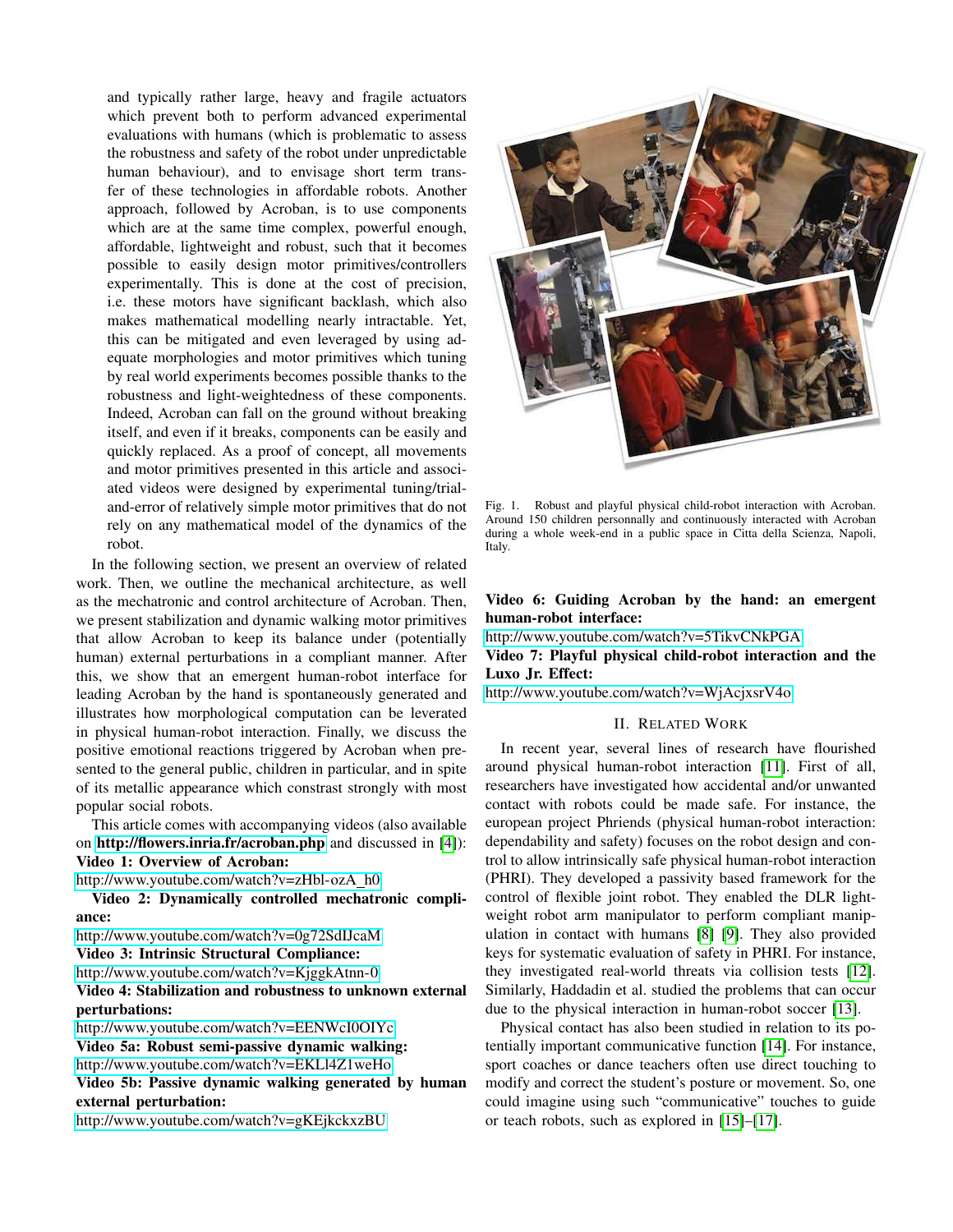Physical contact has also been used to program a robot by demonstration. By switching from an active to a passive mode, users can first demonstrate a motion by directly moving the robot and then ask it to reproduce the movement. Hersh et al. manage to make a humanoid reproduce tasks such as putting an object into a box or reaching and grasping an object [\[18\]](#page-8-13). Evrard et al. taught a physical collaborative task to a robot: lifting an object by using an indirect demonstration with a human operator [\[19\]](#page-8-14). Here, the physical interaction is not direct but through the object. Edsinger et Kemp developed another indirect physical interaction to transfer objects between humans and robots [\[20\]](#page-8-15). They showed that without instructions users successfully hand objects to a robot. Furthermore, users naturally tend to orient the object in order to make it match the configuration of the robot's hand and thus simply the grasping.

Physical interaction has been used in particular for tasks like guiding a robot in the environment. For instance, Chen et Kemp proposed a physical interface for a nursing assistant robots. Indeed, people often use direct physical contact to guide a person. Here, they tried to reproduce this interaction to guide a robot. They showed that their interface was more intuitive and efficient than a comparable gamepad interface to guide the robot through a cluttered environment. However, users can not have an analogical control of the robot's direction [\[21\]](#page-8-16), and the robot is not a full-body biped humanoid. Kosuge et al. developed a dance partner robot composed of an omni directional wheeled base and a body force sensor. The robot is able to coordinate its movements with the human thanks to the physical interaction, i.e. to estimate the next dance step it should perform. However, the step have to be prerecorded [\[22\]](#page-8-17) [\[23\]](#page-8-18). Setiawan et al. realized a human-follow walking by physical interaction. In their work, they split the walking pattern into several units. Then, depending on the forces applied to the hand contact, they can select the next unit needed to walk [\[10\]](#page-8-6). In the above mentioned examples, the physical interaction is used to infer the next discrete step or the next discrete command to execute. This symbolic/discretization filters can limit the robustness and fluidity of those systems.

More analogical interactions have also been developed. Driving a Segway can be seen as a fully analogical and physical interaction where users directly grab and orient it to make it move [\[24\]](#page-8-19). Similarly, Banks developed the EGGWAY robot which is a mobile platform with a physical interface. Indeed, you can control the robot through direct physical interaction such as pushing or leaning [\[25\]](#page-8-20). Boston dynamics developed the robot BigDog, a rough-terrain quadruped robot. This robot can walk and keep its balance even with a priori unknown external forces [\[26\]](#page-8-21). Hyon et al. developed a framework for full-body balancing in the presence of external forces such as a physical interaction [\[27\]](#page-8-22). Those approaches and robots relied on high-technology highly-precise force controlled actuators (and associated analytical mathematical models), resulting in big heavy fragile robots which cannot easily be experimented "in the wild" interacting with everyday humans, and even less with human children.

Physical interaction is also known to have a strong impact

on the user's perception of the human-human interaction and so it will probably be interesting to study its effect on the human-robot interaction. However, few research have been made on this topic. Cramer et al. showed that touch and proactive behavior seems to have a linked effect on the perception of the interaction [\[28\]](#page-8-23). Robots such as the Huggable [\[29\]](#page-8-24), ANTY [\[30\]](#page-8-25), the Haptic Creature [\[31\]](#page-8-26), the Paro robot [\[32\]](#page-8-27) have been developed to further investigate the touch aspect of emotional communication and in particular their effect on hospitalized persons.

## III. THE DESIGN OF ACROBAN

We here present an overview of Acroban's mechanical structure and controllers. More details are available in [\[4\]](#page-8-0).

#### *A. Mechanical Structure*

The Acroban platform is a small (about 70cm) and lightweight (about 5kg) humanoid robot with many degrees of freedom (30 dofs) and a multi-articulated spine (see Figure [2](#page-3-0) and [Video 1\)](http://www.youtube.com/watch?v=zHbl-ozA_h0). The structure only includes revolute joints, which are all actuated by standard servomotors: Each ankle has 3 joints enforcing a spherical link. Each knee has 1 joint enforcing a revolute link. Each hip has 3 joints enforcing a spherical link. The vertebral column has 5 joints. Each shoulder has 1 joint enforcing a 2-revolute joints link. Each elbow has 2 joints enforcing a 2-revolute joints link. We essentially focused on designing a mechanically rich and open structure in the area of the vertebral column and the pelvis, providing it with 11 degrees of freedom on those areas.



<span id="page-3-0"></span>Fig. 2. Acroban Global Structure

Bio-inspired vertebral column. The vertebral column can be viewed as a system linking the pelvis and the shoulder. It enforces two revolutes joints links at its two extremities, each of them providing rotations in the sagittal and the coronal planes and one in the transverse plane, corresponding to the essential degrees of freedom identified in humans during dynamic walking [\[7\]](#page-8-3). During movements, and in particular movements related to locomotion, this allows us to get a better independency of the higher part and the lower part of the body. This can also reduce the inertia of the higher part of the body during the gait.

Pelvis. The pelvis, seen as an independent sub-body, produces precise movements of the center of gravity of the robot. It can move by a rotation in the sagittal plane (useful for balance) and in the transverse plane (for the gait).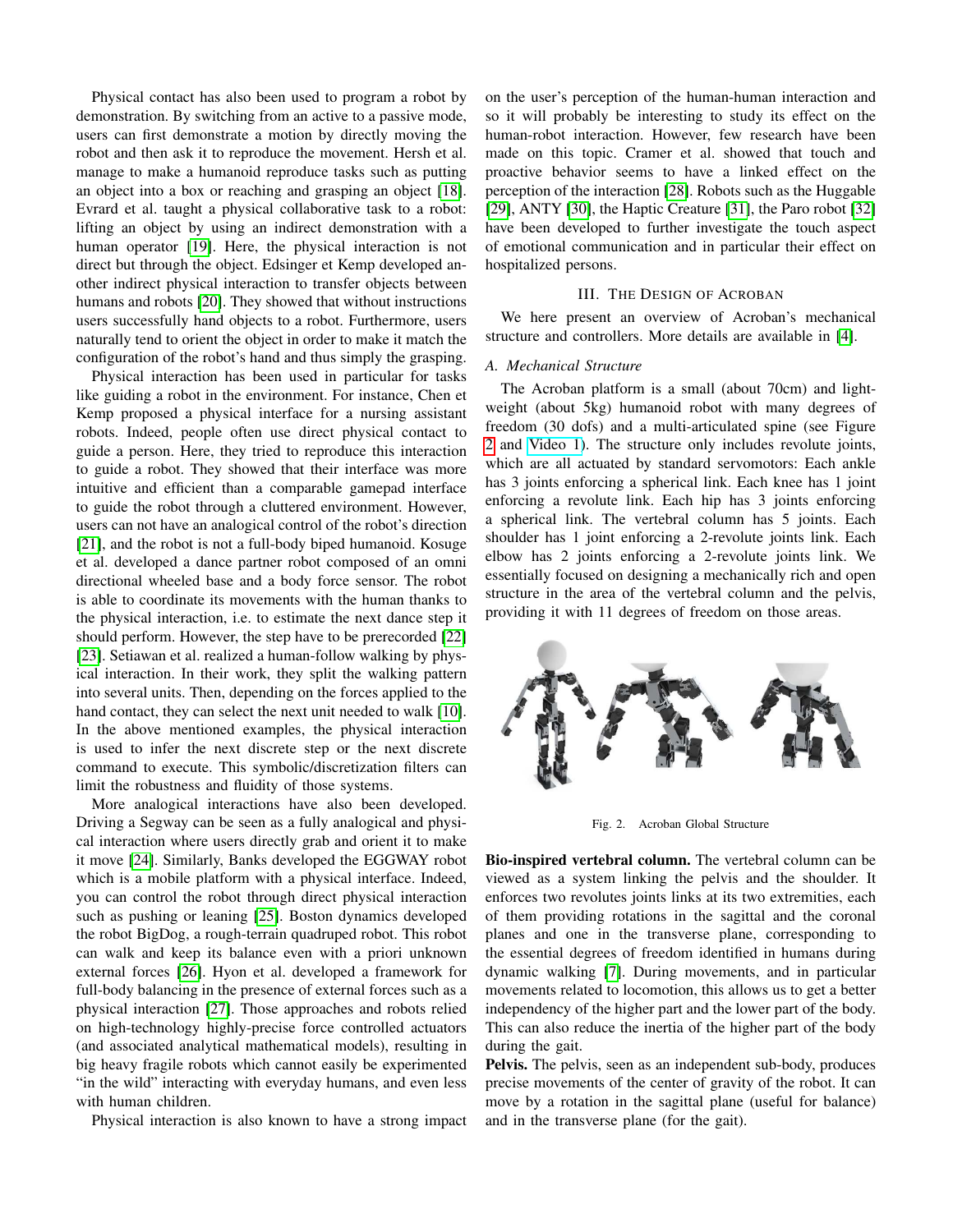## *B. Mechatronic*

Servomotors. Acroban is actuated by standard servomotors that enforce revolution joints: Robotis' Dynamixel<sup>[1](#page-4-0)</sup> RX-64 and RX-28. RX-64 (resp. RX-28) can deploy 64kg.cm<sup>-1</sup> (resp. 28kg.cm−<sup>1</sup> ) in standing torque, decreased around 30kg.cm−<sup>1</sup> (15kg.cm−<sup>1</sup> ) during movements. They have small backlash and low accuracy due to metal gear reductors, however their mechanic is reversible which allows to get them compliant. The servomotors enforce position control through internal PID controllers. But they also allow adjusting in real time a maximal bound for the torque produced by the joints, and controlling this maximal bound on the torque allows to achieve variable impedance control. A driving mode called "null torque mode" in which the servomotor cancels the rubbing forces of the gears and of the motor to get a completely passive joint is also available and dynamically used.

Springs. Some particular joints (knees, coronal hip and pelvis) are lightly under-powered. We address this problem by using torsion springs as energy accumulator to support servomotors and to introduce compliance also.

Elastics. The use of standard servomotors implies a significant backlash. To address this problem, we use elastics (or extension springs) set between the extremities of the leg which replaces the backlash by a kind of force proportional reaction in the backlash range. Thus, backlash can be leveraged to provide smooth compliance.

## *C. Motor Control System*

Servomotors are controlled by a centralized upper layer implementing the logic of movements. This layer is enforced by an embedded system based on ARM technology. The servomotors order refresh frequency is low : 50 Hz. However, each servomotor embeds a control loop of higher frequency (higher than 1KHz).

Movements are subdivided into modules called *parameterized motor primitives*. Motor primitives are combined in order to form global movements of Acroban in a modular way. Motor primitives are closed-loop and read sensor values as inputs (accelerometer, position and position errors of the joint). Movements are constructed by combinations of splines, CPG (Central Pattern Generators) and PID local controler. Outputs are joint position targets, joints maximal torque, and also position in the operational space (cartesian positions of the feets); more complex move are obtained also by taking as output move primitive parameters (typically the gains of splines, or CPG, but also of PID controler).

Finally, we have to consider the direct physical reaction of the mechanical structure of the platform as *morphological computation*. Indeed, flexible parts (springs and elastics), together with the backlash, produce immediate reactions (typically force proportional reactions) to external perturbations (see http://www.youtube.com/watch?v=KjggkAtnn-0Video 3). Furthermore, the compliance of servo-motors (see [Video 2\)](http://www.youtube.com/watch?v=0g72SdIJcaM), especially when maximal torque is tuned to be low, allows the physical interaction between gravity, inertia and Acroban's body to generate movements.

# IV. COMPLIANT STABILIZING AND DYNAMIC WALKING

We present here stabilizing motor primitives aimed at maintaining the system stable under various external mostly unknown perturbations, e.g. a human pushing the robot. In particular, whole body stabilizing motor primitives are designed quasi-independently from the walking pattern. The gait is then designed as a stabilization system perturbed by an active CPG (Central Pattern Generator) coming from the lower part of the body (pelvis and legs).

#### *A. Compliant stabilizing motor primitives*

Compliance. Compliance is twofold: controlled (see [Video 2\)](http://www.youtube.com/watch?v=0g72SdIJcaM) and structural (see [Video 3\)](http://www.youtube.com/watch?v=KjggkAtnn-0)). Controlled compliance means adjusting the maximal torque of joints during movements. In a static way, one puts the structure into a configuration with particular morphological computation properties, which can be akin to morphosis [\[33\]](#page-8-28). One can simulate for instance an adjustable spring (see *e.g.* [\[34\]](#page-8-29)). We use this technique at different levels of the robot: For ankles, in particular to improve feet adherence, for the pelvis and the vertebral column, for arms and shoulders which can set to be even free, and for the sagittal rotation of the pelvis in order to absorb sagittal moment acting on the whole structure.

Structural compliance (*i.e.* flexibility of the structure, and in particular legs) is also important (see [Video 3\)](http://www.youtube.com/watch?v=KjggkAtnn-0). It absorbs the impact of foot landing and helps the leg to get locally stable configuration by itself. Quantitatively, along the whole body of Acroban, and when all motors are tuned to be stiff, the flexibility range is approximately 20 degrees as can be seen on [Video 3.](http://www.youtube.com/watch?v=KjggkAtnn-0) Let us also mention the slippery sole of Acroban. During the foot landing, it reduces the horizontal component of the impact in a very important way, avoiding important perturbations, and makes the leg find by itself local horizontal adjustment of the foot position. Experiments show that this feature improves significantly the stability of the robot during walk. However, this costs a lack of precision and of efficiency of steps, which adapt this way constantly to the environment.

The higher part of the body (torso, head and arms) makes the center of mass move up (comparing to a body which would have just legs). This makes higher the amplitude of movements of the center of mass in the horizontal plane, and thus makes easier the lateral weight transfer from one leg to the other one. However, at the same time it makes the system more instable. This is mitigated by the vertebral column and the shoulder, which are made compliant and the arms, which are positioned down, making the torso-arm system behave like three coupled pendulums, i.e. the spine as an inverted pendulum to the top of which are attached two pendulums (the arms). For the coronal rotation of the pelvis, *i.e.* the base of the inverted pendulum, the compliance degree is controlled by its position error (see

<span id="page-4-0"></span><sup>1</sup>Robotis. Dynamixel RX64 User's Manual: www.robotis.com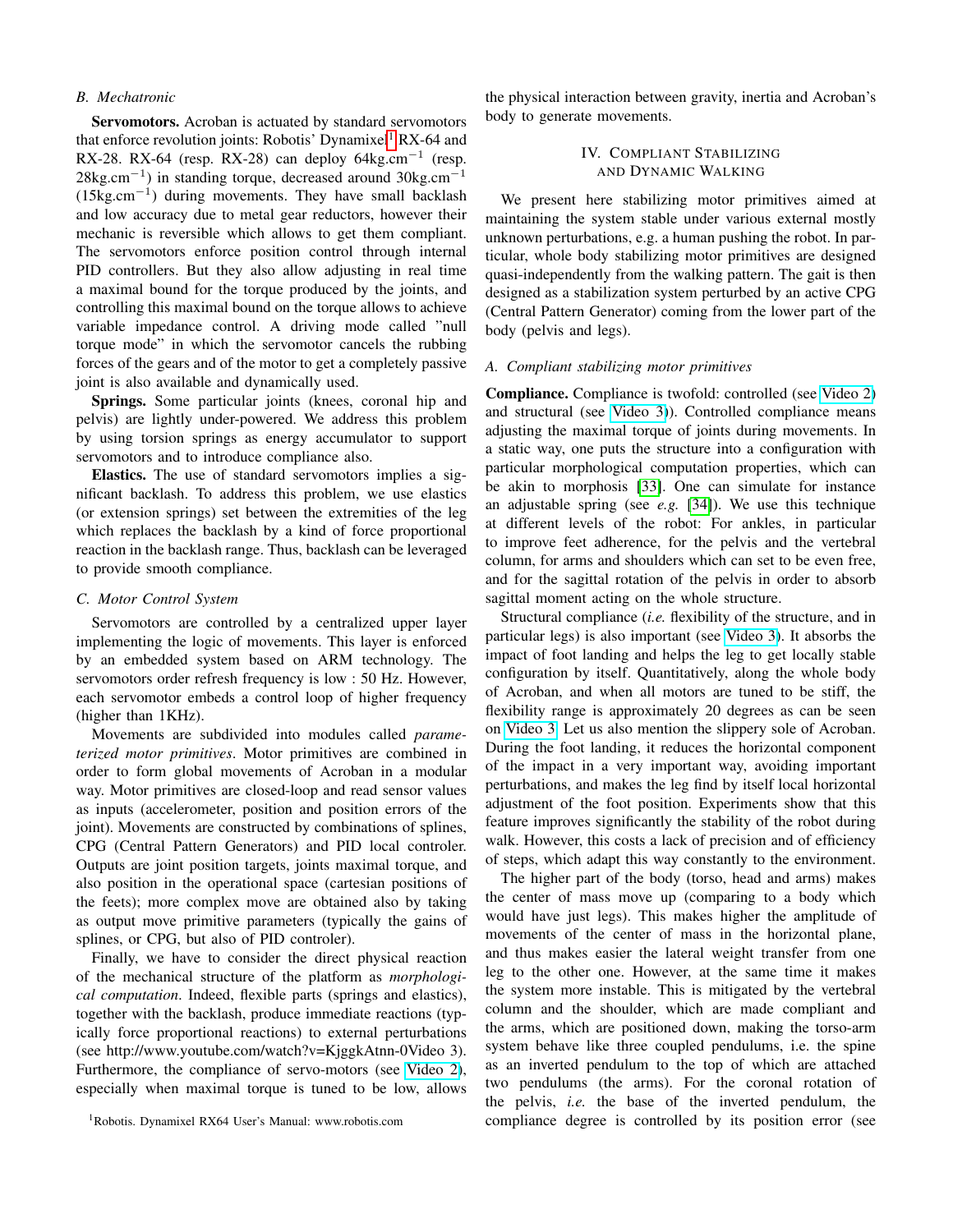hrefhttp://www.youtube.com/watch?v=EENWcI0OIYcVideo 4).

Experiments show that such a system absorbs shocks and improves the stability of the system. And for some motor primitives that we call semi-passive (in particular the gait, see Section [IV-B\)](#page-5-0), the robot uses this pendulum system as local energy accumulator (relying on potential energy). The movement of the pendulum is kept by active movements of legs and pelvis.

Controllers. For the stabilization, compliance is used in conjunction with active controllers: *Deformable parallelogram* movements on the vertebral column to correct position while bringing minimal moment of the higher part of the body. *Pelvis sagittal rotation* in order to produce precise movement of the center of mass and also to maintain the pelvis horizontal. *Ankle torque in the sagittal plane* in order to counter the lean of the robot. *By using inverse kinematic of legs*, one controls of the higher part of the body in the Cartesian space, and in this way one gets an approximation of Cartesian movements of the center of mass. We use it to absorb horizontal perturbations, but also, via vertical translations, to transform the position of the robot into a minimum of potential energy, and in this way attractor behaviors.

The design of stabilization motor primitives consists in adjusting the compliance of joints and gains of the controllers described above by trial-and-error experiments coupled with expert knowledge.

# <span id="page-5-0"></span>*B. Passive and semi-passive dynamic walking in Acroban*

Passive dynamic walking in Acroban. Considering the stabilizing motor primitives described above, a particular family of external perturbations, i.e. periodic lateral perturbations here generated by a human, provokes spontaneously passive dynamic walking as shown in [Video 5b.](http://www.youtube.com/watch?v=gKEjkckxzBU) While the robot uses the same stabilizing motor primitive, this perturbation, amplified by the triple pendulum in the torso, makes it realize dynamic steps forward as a consequence of the mechanical elasticity of the feet and legs. Indeed, during grounded phase, the leg accumulates energy for horizontal translation and torsion moves of the foot; and it frees this energy when the foot is up, making this last one move and perform a step (see [Video 5b\)](http://www.youtube.com/watch?v=gKEjkckxzBU).

Dynamic Walk as a Stabilized Self-Perturbation. Starting from this intrinsic capability for passive dynamic walking, we designed a motor primitive, based on the use of a CPG directly added on top of the stabilizing motor primitive described above. In this way, one generates dynamic gait by a selfperturbation. In this case, we have what one may call a powered passive walker or a semi-passive walker [\[35\]](#page-8-30).

The walking loop pattern has two sides: An active side driven by the legs and the pelvis, mixing lateral weight transfer and step forward. This active side, involving only the legs and the pelvis, is generated by CPGs relying on sinusoids. A passive side consisting in the stabilizing motor primitive as described above. The active use of the pelvis, independently of the torso for the step is largely inspired by the human walk (see e.g. [\[36\]](#page-8-31), [\[37\]](#page-8-32)).

Besides, it is possible to control the whole walking pattern, i.e. to get the robot turn in all directions and walk forward at various speeds, by controlling the amplitude of its splines, independently for left and right step. This reduces the control of the walk to 2 parameters determining first the sum of the amplitudes of both steps and seconds the relative difference between them.

# V. ROBUSTNESS TO UNKNOWN EXTERNAL PERTURBATION

As argued in the introduction, most humanoid robots are not robust to unknown potentially large perturbations (e.g. a human giving a push or throwing an object) while they are achieving biped walking, or even only standing up on their two legs. We have conducted a number of experiments to show that Acroban addresses those challenges in a promising manner. We have achieved some quantitative experiments based on the use of repeatable and controllable shocks with objects over Acroban, as well as on the use of a motion tracking system, which gave very positive results. Yet, this kind of experiment, which we will present in a future article, do not really allow to give an assessment of what may happen in less controlled and predictable perturbations, typically those provoked by physical contact with a human. This is why we present here, in the form of videos, more qualitative results exploring a large variety of external perturbations.

Postural stabilization. First, [Video 4,](http://www.youtube.com/watch?v=EENWcI0OIYc) which deliberately includes long sequence shots with no editing to show the robustness of the displayed capabilities, shows Acroban stabilization abilities in the face of external perturbations and while standing up without walking. Acroban is able to maintain its balance when a real football ball (very big and rather heavy as compared to its own size and weight) is thrown at him at non negligible speeds and at various places of its body as well as many impact angles. Furthermore, Acroban is able to maintain its postural balance when a human pushes or pulls many parts of its body and without anticipation (there are no sensors allowing the robots to sense and prepare for external impacts). It is also possible to take Acroban by the shoulders, balance its whole body, and then literally throw it on the floor: if the throwing is reasonable, landing happens rather smoothly, the shock is absorbed thanks to the structure compliance, and Acroban stays stood up (see video). Finally, as shown at the end of [Video 4,](http://www.youtube.com/watch?v=EENWcI0OIYc) we even tried to launch Acroban on a skateboard, and this resulted again in quite robust ability to keep its balance.

Robustness to external perturbations while dynamically walking. As explained above, dynamic walking in Acroban is the result of combining postural stabilization with a selfperturbation in the form of a CPG on the legs, dynamically transfering weight from one leg to the other. As shown in Video 5a, [Video 5a,](http://www.youtube.com/watch?v=EKLl4Z1weHo) Acroban still keeps its balance when in addition a football ball is thrown at him while dynamically walking. The same holds when pushed by a human at various positions of its body. When put on a skate-board pushed by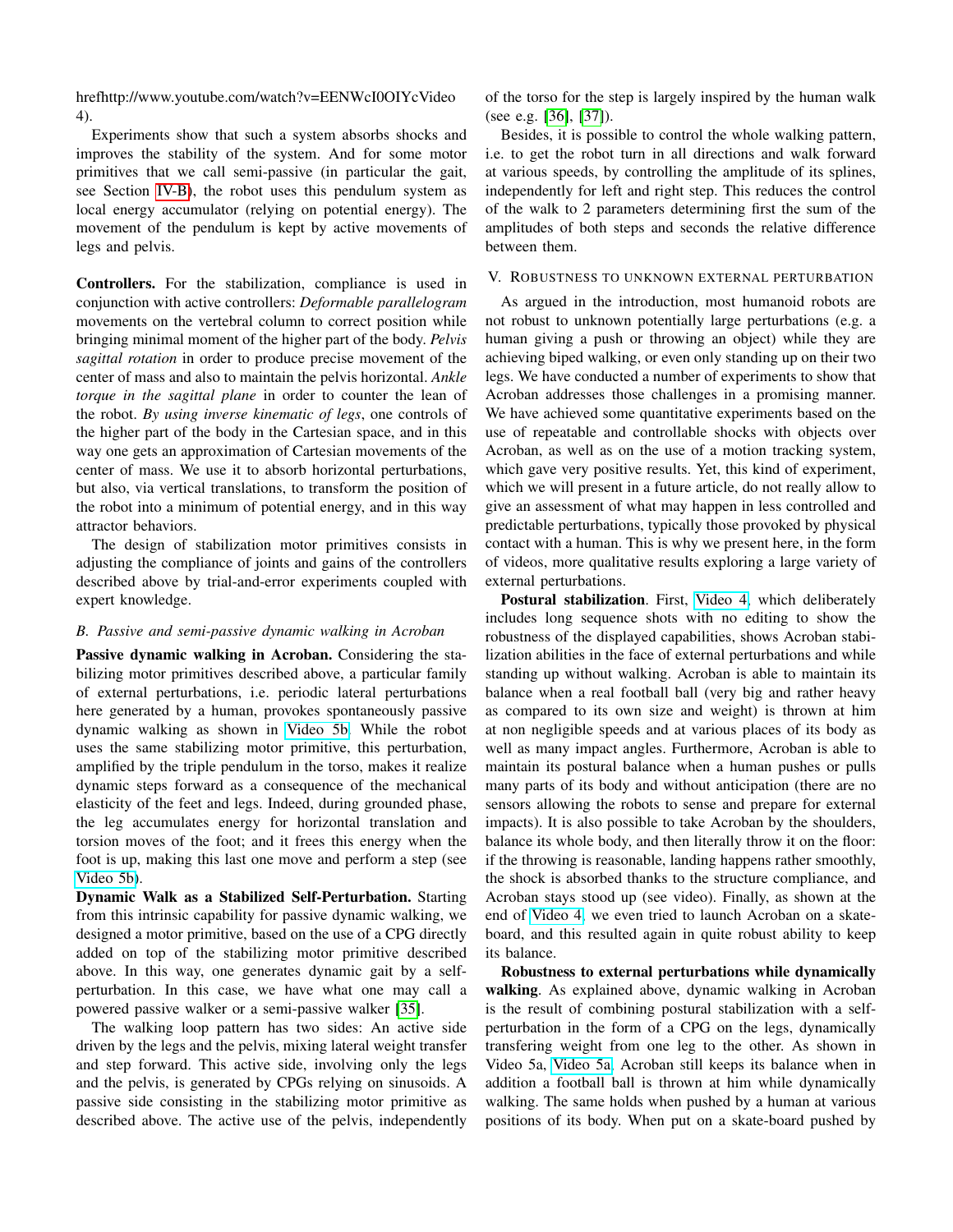a human, Acroban robustly oscillates its legs without falling. When put on a gentle downward or upward slope, Acroban continues to be able to go forward without falling.

# VI. EMERGENT PHYSICAL HUMAN-ROBOT INTERFACE: LEAD ME BY THE HAND

Previous section showed that Acroban was capable of maintaining its balance and absorbing shocks while walking under potentially unwanted or accidental or "wanted but for kidding the robot" unknown human generated perturbations. In this section, we show that those capabilities can be leveraged to generate original kinds of human-robot interfaces.

Leading Acroban by the hand. An original and initially unplanned feature of Acroban appeared during a public demonstration of the robot in Napoli's Science Museum in Italy in november 2009 (see [Video 7\)](http://www.youtube.com/watch?v=WjAcjxsrV4o), where numerous children (around 150) could interact personnally and physically with the robot<sup>[2](#page-6-0)</sup>. While showing that Acroban could be pushed or pulled at various places of its body (head, torso, legs, arms, ...) without falling and keeping natural smooth compliant movements, some children began to take the hands of Acroban, like parents take the hands of their children, and tried to have Acroban follow them. And, to our surprise, Acroban followed. As we afterwards robustly and easily reproduced as shown at the end of [Video 6,](http://www.youtube.com/watch?v=5TikvCNkPGA) they could lead Acroban by the hand in any direction, have it turn on itself, and this even by applying extremely gentle forces on the hands or if only one hand was taken. Yet, no force sensors to measure such external perturbations are used and not a single line of code in Acroban was written to produce such a behaviour.

A posteriori, this phenomenon can be understood in the following manner. This capability of Acroban appears when Acroban oscillates its legs with the CPG as described in section 5, tuned such that neither translation nor rotation of its whole body happen, and coupled with the postural stabilization motor primitive. As explained earlier, this CPG acts as a selfperturbation which is continuously counterbalanced by the stabilization motor primitive. Parameters of this CPG allow us to control slight changes in the geometry (mainly in the legs), distribution of weight and dynamics of the robot in this situation, which in turn make the robot fall into various movement attractors such as going forward, turning, or standing still while transferring weight from one leg to the other. Similarly, when a human takes the hands of Acroban, and due to the compliance of its torso in particular, this produces 1) obviously a modification of the geometry of the arms, but also 2) a modification of the geometry of the multi-articulated torso. As a consequence, this also produces a modification of the weight distribution. And this leads to a changed global movement attractor, which may be conceptualized as minimizing the energy of the whole (robot, human perturbation) system, making the robot follow the human in a way which approximately cancels the human pull forces, and thus allows the human to drive Acroban by applying very low forces on the hand.

Morphological computation. It is important to note that here the code/algorithms that lead to this behaviour are strictly the superposition of the compliant stabilizing motor primitive and the CPG self-perturbation allowing the robot to walk dynamically. There is no such thing as bits of algorithms like "if certain forces F are sensed in the arm, then change the parameters P of the motor primitives in order to walk in direction D". The human taking the hand is for the system no different than any other unknown external perturbation, and of course the system has no notion of "other" or "human". But the particular structural properties of this specific kind of perturbation in relation with the specific human-like morphology of the robot generate spontaneously a behaviour which can be interpreted as "following the human in the direction he seems to indicate by pulling my hands" by an external observer. Replacing potentially rather complex lines of codes and algorithmic computation if one would have liked to implement this kind of behaviour in a classical engineering approach, this consequence of the laws of physics and associated dynamical systems is a typical illustration of what has been termed "morphological computation" [\[5\]](#page-8-1). In addition, it might be fair to call this a truly emergent humanrobot interface.

Insights on human locomotion. Another interesting feature of this phenomenon is that it is mainly a change in the geometry and distribution of weight in the multi-articulated human-inspired torso that allows to drive the walking of the robot. This resonates with recent novel approaches to the understanding of human locomotion that proposed, in contrast to a very large litterature focusing on the role of the legs and their coordination with the head posture/gaze [\[38\]](#page-8-33), that the trunk itself may have a central role in both initiating and directing human dynamic walking [\[7\]](#page-8-3) (and not unlike taught for learning certain sports such as parallell skiing driven by the trunk).

#### VII. COMPLIANCE AND FURTHER INTERFACES

In the previous section, we have shown how an emergent non-trivial interface could be generated for free with the natural compliant and dynamical properties of the robot. Of course, it is also possible to leverage this compliance and approximate force control to implement more traditional kinds of human-robot interfaces. Indeed, compliance can allow joints to become a tangible interface, and the whole body becomes a haptic interface. A human can modify the state (joint position) of the robot by a direct compliant physical manipulation, making possible the exchange of analog information: those state changes can be measured and specifically be interpreted as commands that trigger specific algorithms in the robot. As the compliance/resistance of each actuator can be controlled dynamically, and as forces can be indirectly sensed through position errors of the low-level PID controllers, it is possible to devise fluid interactions where for example the robot is doing its own movements with its arms tuned stiff, and as a human

<span id="page-6-0"></span><sup>&</sup>lt;sup>2</sup>Interaction with Acroban happened continuously during a whole weekend, i.e. twice 8 hours in a row, which also shows the mechanical robustness of Acroban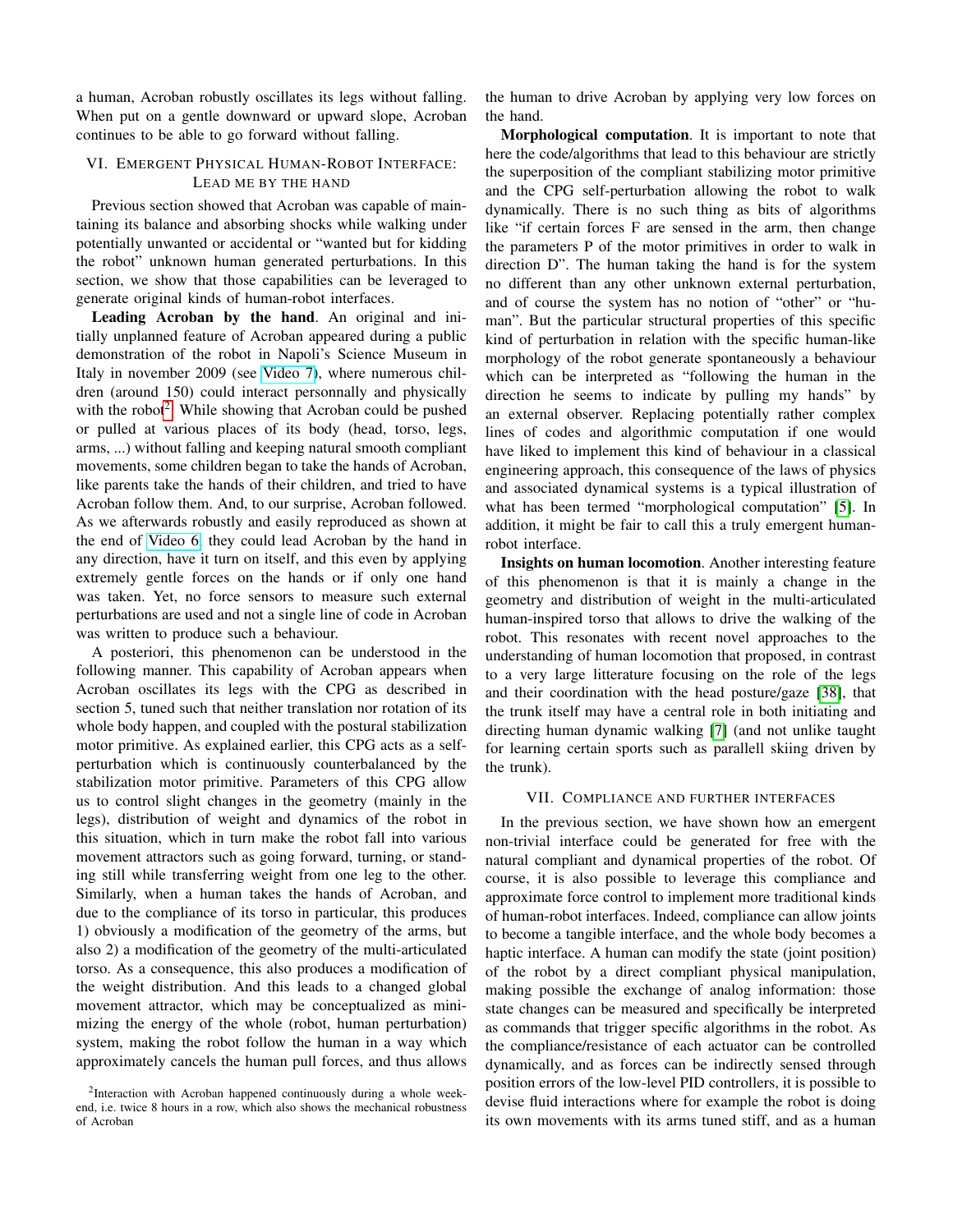takes one of its arms, a resistance is immediately sensed and the arms become possibly completely free to be manipulated by the human (see [Video 1](http://www.youtube.com/watch?v=zHbl-ozA_h0) and [Video 7\)](http://www.youtube.com/watch?v=WjAcjxsrV4o). In this interaction mode where a human can take the arm of the robot, it is also possible to devise interactions such as controlling one part of the body (e.g. left arm) with another part of the body (e.g. righ arm), see [Video 7.](http://www.youtube.com/watch?v=WjAcjxsrV4o)

# VIII. EMOTIONS IN PHYSICAL HUMAN ROBOT INTERACTION WITH ACROBAN

While demonstrating Acroban with the wide audience public exhibition Futuro Remoto in Citta della Scienza, Napoli, Italy in November 2009 [Video 7\)](http://www.youtube.com/watch?v=WjAcjxsrV4o), we discovered that Acroban provokes spontaneous highly positive emotional reactions. Yet, as opposed to many other robots, its morphology is neither roundish nor cute. He has no big eyes and no funny color. He even only has three raw motors in place of the head. He is just made of metal, and its appearance shows it explicitly. At first glance, its visual appearance creates low expectation of intelligence and life-likeness. But when it begins to move with smooth and compliant movements and one can touch it, its life-like natural dynamics triggers a high contrast and positive surprise, which may explain the highly positive emotional reactions observed. Life unexpectedly appears out of a neutral metallic object, a bit like what happens in Pixar's Luxo Jr animated cartoons where a neutral desk lamp provokes a positive surprise when animated like a life form [\[39\]](#page-8-34). Similarly, the animation of Acroban, leveraging semi-passive dynamics and gravity like legged animals, follows principles of animated cartoons to trigger the illusion of life: in particular, its highcompliance and passive dynamics allow observers to directly see/feel the weight and inertia of the robot, much like Disney's explanations on the "importance of weight" for animating walking creatures [\[40\]](#page-8-35) (see also [\[41\]](#page-8-36) for a related study). In addition to animated cartoon characters, Acroban affords the possibility of fluid physical interaction, which enhances this illusion of life. These observations with Acroban were confirmed qualitatively in more recent public demonstrations, including a public multimedia fair in Los Angeles [\[3\]](#page-7-2).

In spite of those strong positive emotional reactions, in particular in children, Acroban violates most of the recent tendencies about visual design of social personal robots. These tendencies advocate the use of morphologies / shape / colors which should trigger positive expectations before the interaction starts, for example by taking baby-like features, of course within a certain limit in order to avoid the socalled "uncanny valley" effect [\[42\]](#page-8-37). But these approaches, while preparing the mind of the user positively, also take the risk to frustrate human users if the robot afterwards does not meet their expectations. On the contrary, Acroban suggests an approach where the design should on the contrary minimize expectations, and thus maximize the effect of positive surprise due to actual behaviour when the user discovers that the robots is actually "more" that it seemed at first sight. Of course, this effect is at this stage still a speculation which should now be investigated in detail with Acroban in comparison with other more mainstream robots and using systematic quantitative metrics in controlled HRI experiments. In particular, in addition to quantify precisely this effect, it will be of high interest to try to disentangle the respective roles of animation per se and of the capacity to touch and physically interact with the robot.

#### IX. CONCLUSION

Acroban allows unique whole-body robust, natural and intuitive physical interaction with both adults and children, thanks to the combination of of several properties: 1) it is whole-body compliant thanks to variable impedance control and also thanks to the use of elastics and springs; 2) it has a bio-inspired vertebral column allowing more flexibility in postural and equilibrium control; 3) it is light-weight; 4) it has simple low-level controllers that leverage the three first properties. Moreover, the capabilities for physical human-robot interaction that we have shown are not using a model of the human, and in this sense are "model free": 1) the capability of the robot to keep its equilibrium while being manipulated or pushed by humans is a result of the intrinsic capability of the whole body to absorb unpredicted external perturbations; 2) the capability of leading Acroban by the hand is an emergent human-robot interface made possible by the self-organizing properties of the body and its low-level controllers and was observed a posteriori only after the robot was conceived and without any initial plan to make this possible. In this article, those many properties were shown qualitatively in order to provide a global overview of how this general approach allows to design robust and natural physical human-robot interaction. This of course needs to be complemented by more systematic and more quantitative studies of both Acroban's robustness and of the properties of physical human-robot interaction, which shall be achieved in future work.

Finally, an originality of Acroban, especially as opposed to other humanoid robots capable of dynamic walking and advanced motor control, such as ASIMO or HRP, is that is is made with relatively low-cost components which lack of precision is counterbalanced with the robustness due to global geometry and compliance. This shows that stimulating and novel design opportunities could be explored in the future and be very useful to the development of personal robotics in our society.

Acknowledgement We would like to thank Matthieu Lapeyre and Jérome Béchu, in particular for their important help for setting up experiments. This research is partially funded by ERC Starting Grant EXPLORERS 240007.

#### **REFERENCES**

- <span id="page-7-0"></span>[1] K. Hirai, M. Hirose, Y. Haikawa, and T. Takenaka, "The development of Honda humanoid robot," in *IEEE International Conference on Robotics and Automation*. INSTITUTE OF ELECTRICAL ENGINEERS INC (IEEE), 1998, pp. 1321–1326.
- <span id="page-7-1"></span>[2] K. Kaneko, F. Kanehiro, M. Morisawa, K. Miura, S. Nakaoka, and S. Kajita, "Cybernetic human HRP-4C," in *9th IEEE-RAS International Conference on Humanoid Robots, 2009. Humanoids 2009*, 2009, pp. 7–14.
- <span id="page-7-2"></span>[3] O. Ly and P.-Y. Oudeyer, "Acroban the humanoid: playful and compliant physical child-robot interaction," in *ACM Siggraph Emerging Technologies*, 2010, pp. 1–1.